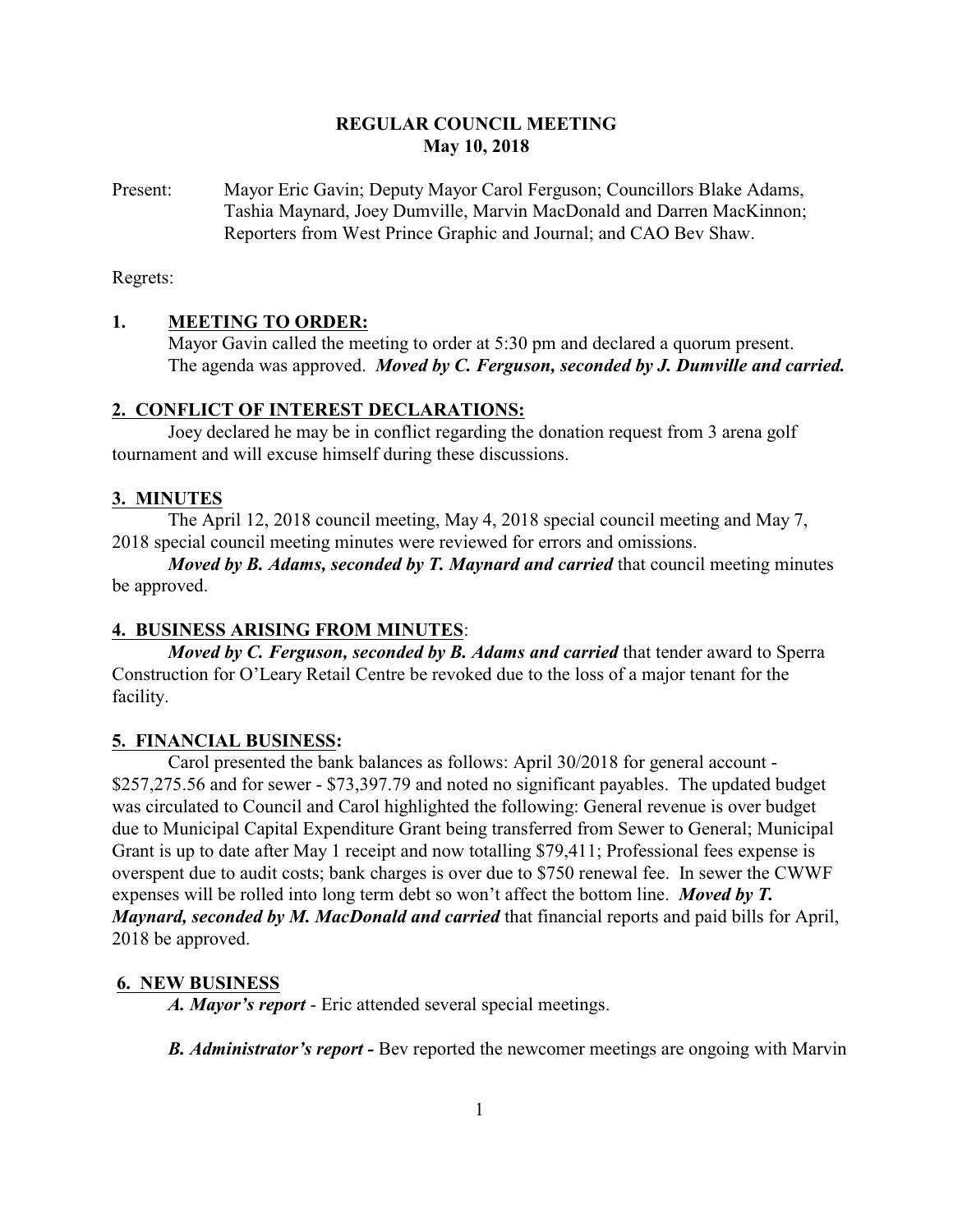attending. Attended Election workshop and made arrangements for Margie MacWilliams and Faye MacWilliams to staff the election. Summer job funding has been approved for the library and recreation department plus 3 EDA workers approved for maintenance. Claim # 8 submitted for CWWF project.

Building/business permits - nil. Bev's overtime at 40.5 hours, 6 weeks of 2018 vacation; Dale's overtime at 83.5 hours plus 4 weeks of 2018 vacation time.

### *C. Reports from Departments*

*Streets & Sidewalks* - Tashia reported on sidewalk repairs and street resurfacing priorities - Water and Ellis needs paving. Also new sign post needed at corner of Parkview and Main. *Moved by J. Dumville, seconded by B. Adams and carried that Dale be tasked with sidewalk* repairs keeping in mind that budget is \$7500.00.

*Recreation -* Jeff's report was circulated and Joey highlighted the following: Ellis Field fence in need of repair; 100 km yard sale; Spud Chuckers event; all women's ball games to be in O'Leary this season; Under 12 softball training underway in preparation for Eastern Canadians Championships; Canada Day funding; and website upgrades. Council agreed that Jeff plan a 1 or 2 day per week camp for kids, that Joey would attend Special Olympics Torch Run event on behalf of Council and Jeff's request for time off be approved.

*Fire Department* - Fire Chief's report was circulated. Marvin reported that members responded to 7 calls in April - 1 mutual aid structure fire, 1 commercial fire, 1 medical first responder, 1 motor vehicle collision and 2 brush fires. Training included in house medical first responder exercises and 3 members attended fire attack training on incident command plus 2 members attended fire attack training and several members attended a confined space rescue course.

*Police* - Marvin reviewed the RCMP monthly report advising that 161 patrol hours spent in O'Leary and responded to 19 calls for service. Provincial Statutes for the month included 1 speeding, 6 non-moving traffic violations, and 3 written warnings. Six criminal record checks were completed for residents.

*Development* - Blake reported speaking with members of the proposed senior care facility cooperative, working with WSP on the Pate Subdivision plans and that the mall has been downsized due to the loss of a major tenant. Despite this setback, it is still hoped that the Town can provide a facility for the cannabis retail outlet. A new design and tender has been started.

*Properties* - Darren reported that CN sale hasn't been approved by the Province yet, to have some repairs done to gazebo roof at Centennial Park and gazebo and benches at Friendship Garden to be assessed.

**Sanitation -** Eric advised that main sewer line on properties behind Home Hardware will service the proposed seniors' facility therefore staff had the line videotaped to determine condition. It appears that the line has numerous separations and root intrusion plus the two manholes are in poor condition. *Moved by D. MacKinnon, seconded by C. Ferguson and carried* that this 129 meter section of trunk line and 2 manholes be replaced to a maximum cost of \$75,000 with 75% of funding from CWWF.

The lagoon building is finished and waiting on electrical work and equipment relocation. The winch for rescue gear has been certified and a bracket for it has been ordered.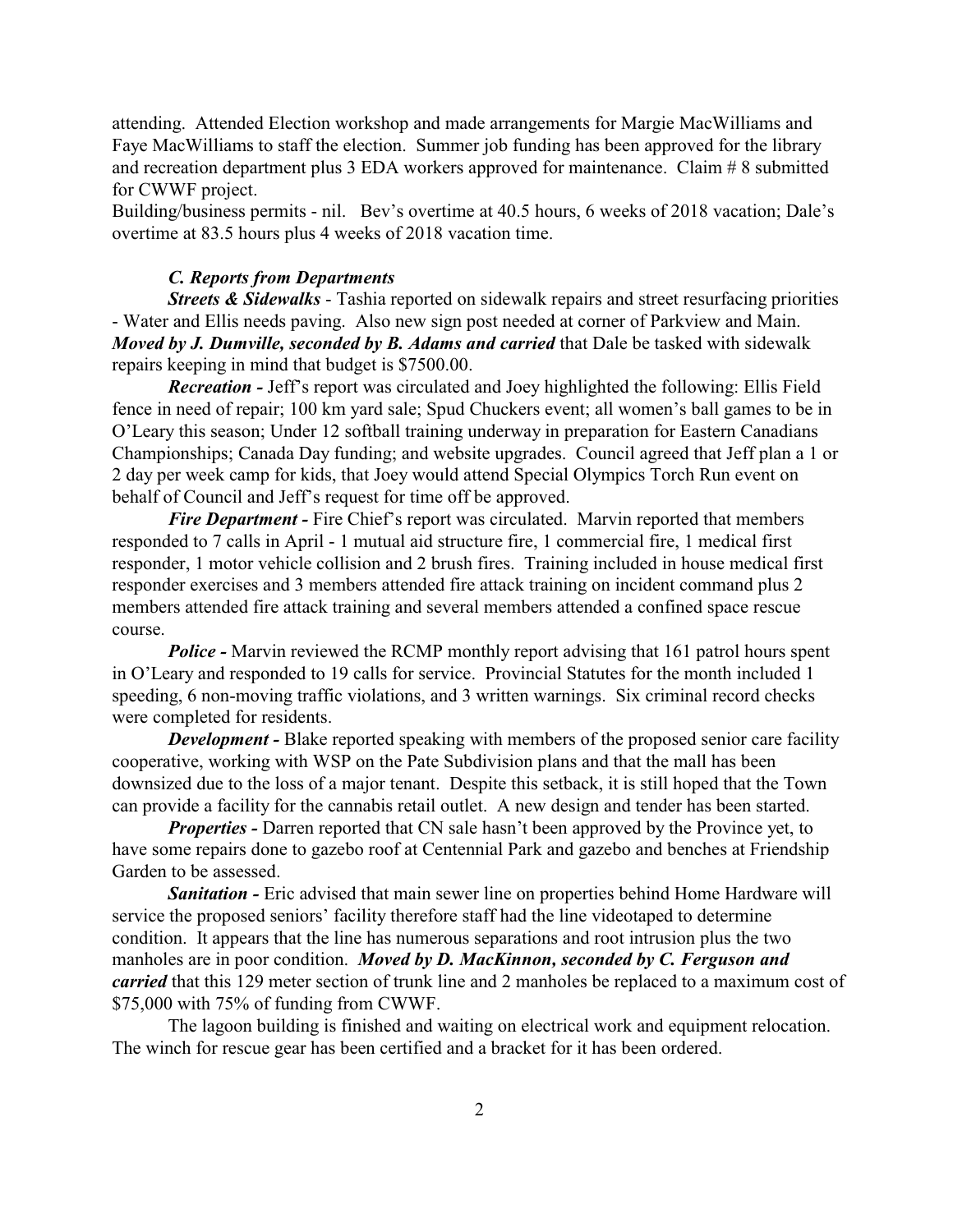Eric was approached by Dale about purchasing staging for painting and repair jobs that usually requires rental. *Moved by T. Maynard, seconded by B. Adams and carried* that 2 sections of used staging and 1 used ramp be purchased for \$125 each.

RCMP S/Sgt. Hewitt joined our meeting. Report had already been reviewed and Hewitt invited Council members to attend the RCMP West Prince Detachment BBQ on June  $17<sup>th</sup>$  noon to 2 pm.

*D. Appointment of Municipal Election Officer & other Election matters - Moved by T. Maynard, seconded by J. Dumville and carried* that Bev be appointed as Municipal Election Officer, Margie MacWilliams as Returning Officer and Faye MacWilliams as Deputy Municipal Election Officer and as Election Clerk. *Moved by C. Ferguson, seconded by D. MacKinnon and carried* that municipal office be assigned as Election Office. *Moved by J. Dumville, seconded by C. Ferguson and carried* that Elections PEI be contracted to provide voters list for 2018 election. Council also agreed that one advance poll be held, do not want mail in ballots or mobile polls and that the Town would provide its own ballots. Bev to check on current council term ending date.

*E. Confirmation of Potato Blossom Pageant entry -* Whereas Bev contacted all council members recently to determine if they still wished to sponsor a girl even though no O'Leary resident was available; and Whereas Marvin, Joey, Darren and Eric agreed to do so; it was *moved by D. MacKinnon, seconded by J. Dumville* that the Town sponsor a pageant girl for \$100 even though a resident entry is not available. Vote - yes 4; no 2. *Motion carried.*

*F. EDA & Rec student wages - Moved by T. Maynard, seconded by J. Dumville and carried* that summer student, Sarah Woodside, be paid \$12.00 per hour this season. *Moved by B. Adams, seconded by T. Maynard and carried* that EDA worker, Tommy Clements, be paid \$12.00 per hour. *Moved by D. MacKinnon, seconded by C. Ferguson and carried* that EDA worker, Wendy Bulger, be paid \$11.75 per hour.

*G. Donation to 3 arena golf tournament - Moved by M. MacDonald, seconded by D. MacKinnon and carried* that Council donate \$275 to the Three Arena Fundraising Golf Tournament.

**H. Donation request from 2018 Camp Kildare Golf Tournament - Council declined this** request.

*I. Support letter for Community Seniors Cooperative plus request for funds - Council* agreed to provide a letter to the Seniors Cooperative in support of their funding applications. Bev to request a meeting between Cooperative and Council. *Moved by B. Adams, seconded by D. MacKinnon and carried* that \$2500 be donated to the Seniors Cooperative to assist in summer student expenses and to offer office space in lower level of complex.

*J. Follow up letter from O'Leary United Church - Council postponed a decision on the* donation request from the O'Leary United Church. Bev to research what other municipalities do